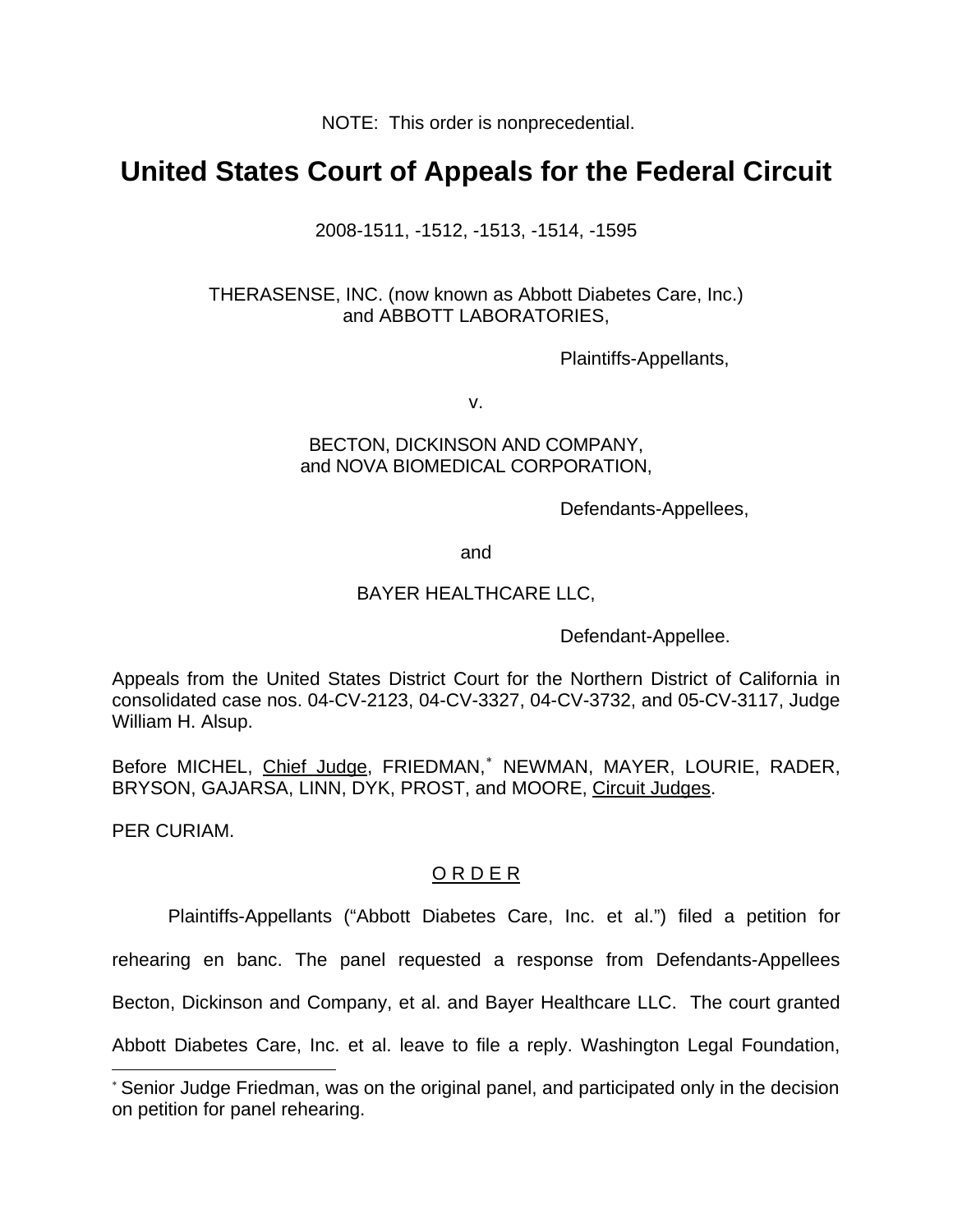Nine Intellectual Property Law Professors, Hon. Bruce A. Lehman and the International Intellectual Property Institute, and Ole K. Nilssen and Geo Foundation, Ltd., were granted leave to file briefs amici curiae.

The petition for rehearing was considered by the panel that heard the appeal, and thereafter the petition for rehearing en banc, the responses to the petition, the reply, and amici curiae briefs were referred to the circuit judges who are authorized to request a poll on whether to rehear the appeal en banc. A poll was requested, taken, and the court has decided that the appeal warrants en banc consideration.

Upon consideration thereof,

IT IS ORDERED THAT:

- (1) The petition of Plaintiffs-Appellants Abbott Diabetes Care, et al. for panel rehearing is denied.
- (2) The petition of Plaintiffs-Appellants Abbott Diabetes Care, et al. for rehearing en banc is granted.
- (3) The court's January 25, 2010 opinion is vacated, and the appeal is reinstated.
- (4) The parties are requested to file new briefs addressing the following issues:
	- 1. Should the materiality-intent-balancing framework for inequitable conduct be modified or replaced?
	- 2. If so, how? In particular, should the standard be tied directly to fraud or unclean hands? See Precision Instrument Mfg. Co. v. Auto. Maint. Mach. Co., 324 U.S. 806 (1945); Hazel-Atlas Glass Co. v. Hartford-Empire Co., 322 U.S. 238 (1944), overruled on other grounds by Standard Oil Co. v. United States, 429 U.S. 17 (1976); Keystone Driller Co. v. Gen. Excavator Co., 290 U.S. 240 (1933). If so, what is the appropriate standard for fraud or unclean hands?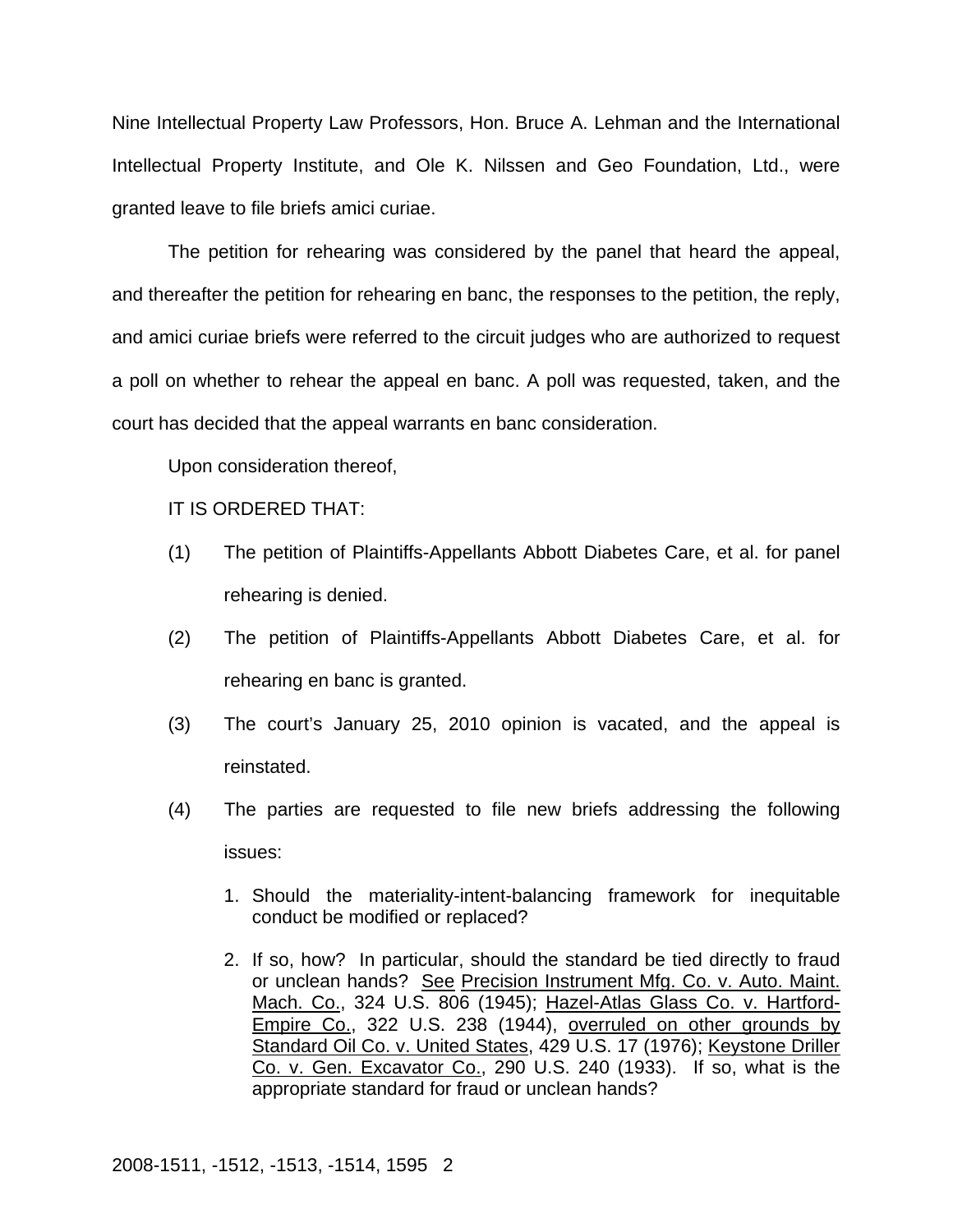- 3. What is the proper standard for materiality? What role should the United States Patent and Trademark Office's rules play in defining materiality? Should a finding of materiality require that but for the alleged misconduct, one or more claims would not have issued?
- 4. Under what circumstances is it proper to infer intent from materiality? See Kingsdown Med. Consultants, Ltd. v. Hollister Inc., 863 F.2d 867 (Fed. Cir. 1988) (en banc).
- 5. Should the balancing inquiry (balancing materiality and intent) be abandoned?
- 6. Whether the standards for materiality and intent in other federal agency contexts or at common law shed light on the appropriate standards to be applied in the patent context.
- (5) This appeal will be heard en banc on the basis of the original filed briefs, additional briefing ordered herein, and oral argument. An original and thirty copies of all originally-filed briefs shall be filed within **20 days** from the date of filing of this order. An original and thirty copies of new en banc briefs shall be filed, and two copies of each en banc brief shall be served on opposing counsel. Appellants' en banc brief is due 45 days from the date of this order. The en banc response brief is due within 30 days of service of the appellants' new en banc brief, and the reply brief within 10 days of service of the response brief.Briefs shall adhere to the typevolume limitations set forth in Federal Rule of Appellate Procedure 32 and Federal Circuit Rule 32.
- (6) Briefs of amici curiae will be entertained, and any such amicus briefs may be filed without leave of court but otherwise must comply with Federal Rule of Appellate Procedure 29 and Federal Circuit Rule 29.